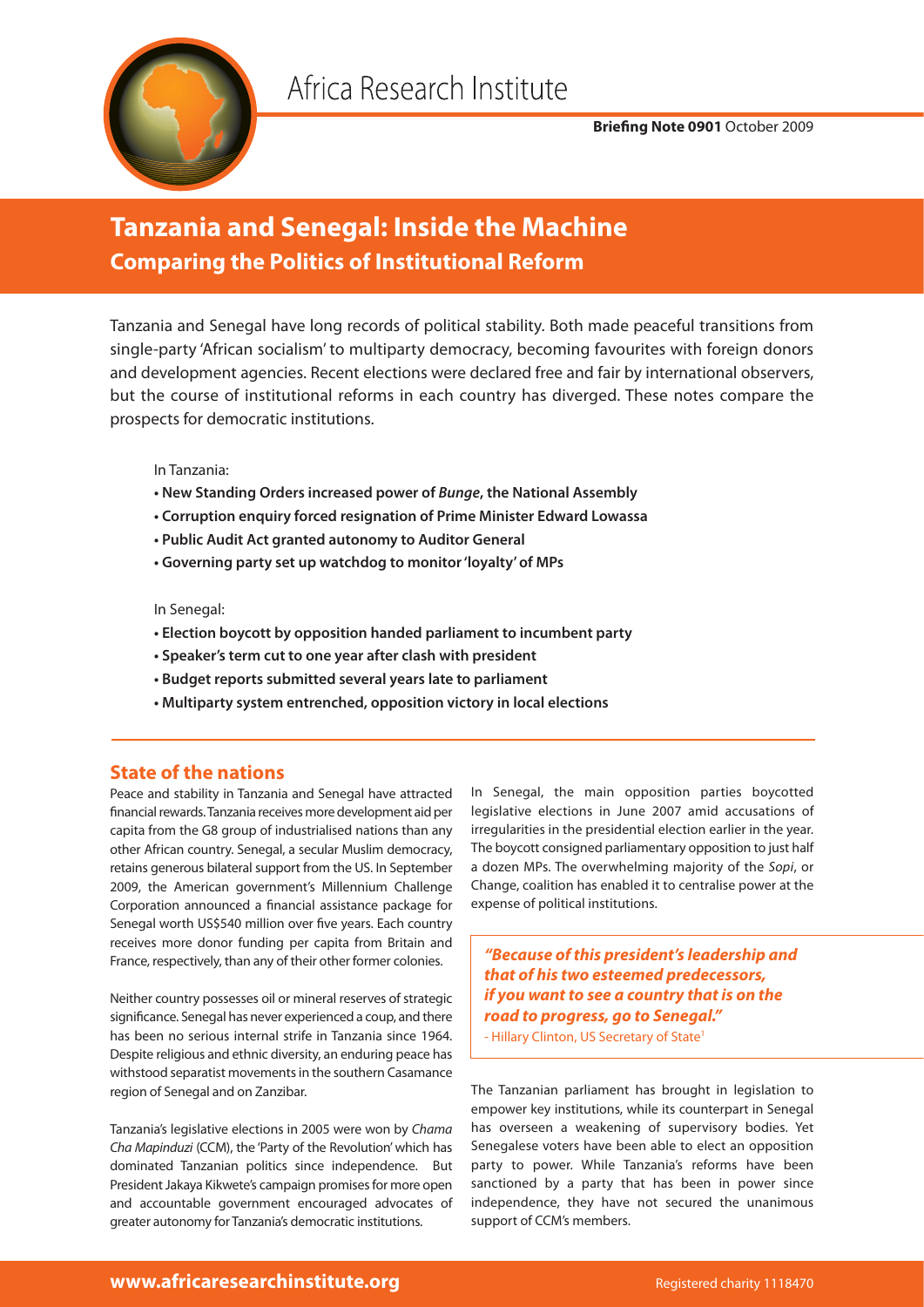### **Political inheritance**

At independence, Senegal and Tanzania's first leaders argued that political stability would be threatened by multiparty democracy. Julius Nyerere – Tanzania's *Mwalimu*, or Teacher – established a single party state embracing 'African socialism'. By the early 1980s Nyerere's policy of villagisation and collective farming, *Ujamaa* or Familyhood, had failed.

Tanzania became heavily dependent on foreign donors who urged multiparty democracy. Nyerere stepped down voluntarily in 1985 and his successor, Ali Hassan Mwinyi, oversaw the transition to a plural system. Tanzania's political framework is a hybrid of presidential and British parliamentary models. Executive power is vested in the president, but the daily business of government is conducted by ministers who, following the Westminster system, retain their parliamentary seats.



Since the introduction of multiparty polls in 1992, Tanzanian opposition parties have won fewer seats in each successive election. None has secured more than 15% the number of seats in *Bunge* gained by CCM. In 2005, the two largest opposition parties, Civic United Front and *Chama Cha Demokrasia na Maendeleo* (CHADEMA), secured 22.5% of the vote but only 42 of 323 seats. Independent candidates are not permitted to stand for election.

The election of Samuel Sitta as Speaker of *Bunge* in 2005 by an overwhelming majority of MPs reflected an appetite for reform among parliamentarians. Sitta, a former minister for justice and constitutional affairs, has led a drive to improve the 'oversight' and 'challenge' functions of *Bunge*. According to Sitta: "The ideal situation is to have the teeth and also to have the meat to chew on."3 Two high-profile corruption investigations were concluded without interference.

### **BoT and Richmond**

In early 2008, opposition MPs played a leading role in bringing allegations of corruption at the Bank of Tanzania to the attention of *Bunge* – a story covered extensively by the independent media. The exposure of fraudulent payments worth US\$120 million to 22 local firms led to the sacking of the bank's governor, Daudi Ballali. Thirteen people were arrested and charged by state prosecutors with fraud, conspiracy and theft in November 2008. Hearings began in June 2009.

*Bunge*, and CCM MPs, were responsible for uncovering the Richmond Development Company scandal in 2007.

Concerns raised by William Shelukindo, chairman of the Trade and Investment Committee, prompted Samuel Sitta to appoint a select committee to investigate a contract for emergency electrical generating capacity awarded to Richmond. Led by lawyer and CCM MP Harrison Mwakyembe, the committee reported its findings within a month of the exposure of the Bank of Tanzania scandal. Prime Minister Edward Lowassa and two other ministers implicated in the findings resigned and cabinet was dissolved.

#### **Democratic Dodoma**

The appointment of the Richmond select committee was made possible by a revision of the Standing Orders which regulate the working of *Bunge*. Reforms adopted in 2007 encourage greater parliamentary debate and enhance the supervisory role of parliamentary committees. Previously, any request from MPs for a committee of enquiry was readily quashed by the ruling party. In 2006 no request for any kind of investigation was proposed in parliament.

Other reforms incorporated in the new Standing Orders give MPs a larger role in law-making, and require the prime minister to appear regularly in *Bunge* for Prime Minister's Questions. The creation of a new National Assembly Fund has assigned control of the parliamentary budget to a Commission of Parliament chaired by the Speaker. A new Corporate Action Plan for parliament will set priorities for *Bunge*, backed by a 'Democratisation Fund' to which the World Bank contributed US\$19m in 2008.

*"The National Assembly Fund is a sign that the government has accepted that parliament should be completely independent."*

- Samuel Sitta, Speaker of *Bunge*<sup>4</sup>

Under the new Standing Orders, the report of the Public Accounts Committee (PAC) must be debated by *Bunge*. The PAC reports to *Bunge* with an analysis of the annual report of the Controller and Auditor General (CAG), followed by a two-day debate in parliament. Previously, no such discussion was required. The CAG is empowered to take legal action against suspected public sector fraudsters.

Three new committees – the Local Authorities Accounts Committee, the Public Investments Committee, and the Public Organisations Accounts Committee - have been set up to increase parliamentary oversight of state spending. In the Westminster tradition, all three accounting bodies are headed by members of the opposition. A new Public Audit Act, processed under a presidential certificate of urgency in July 2008, established the financial and managerial autonomy of the National Audit Office under Auditor General Ludovick Utouh.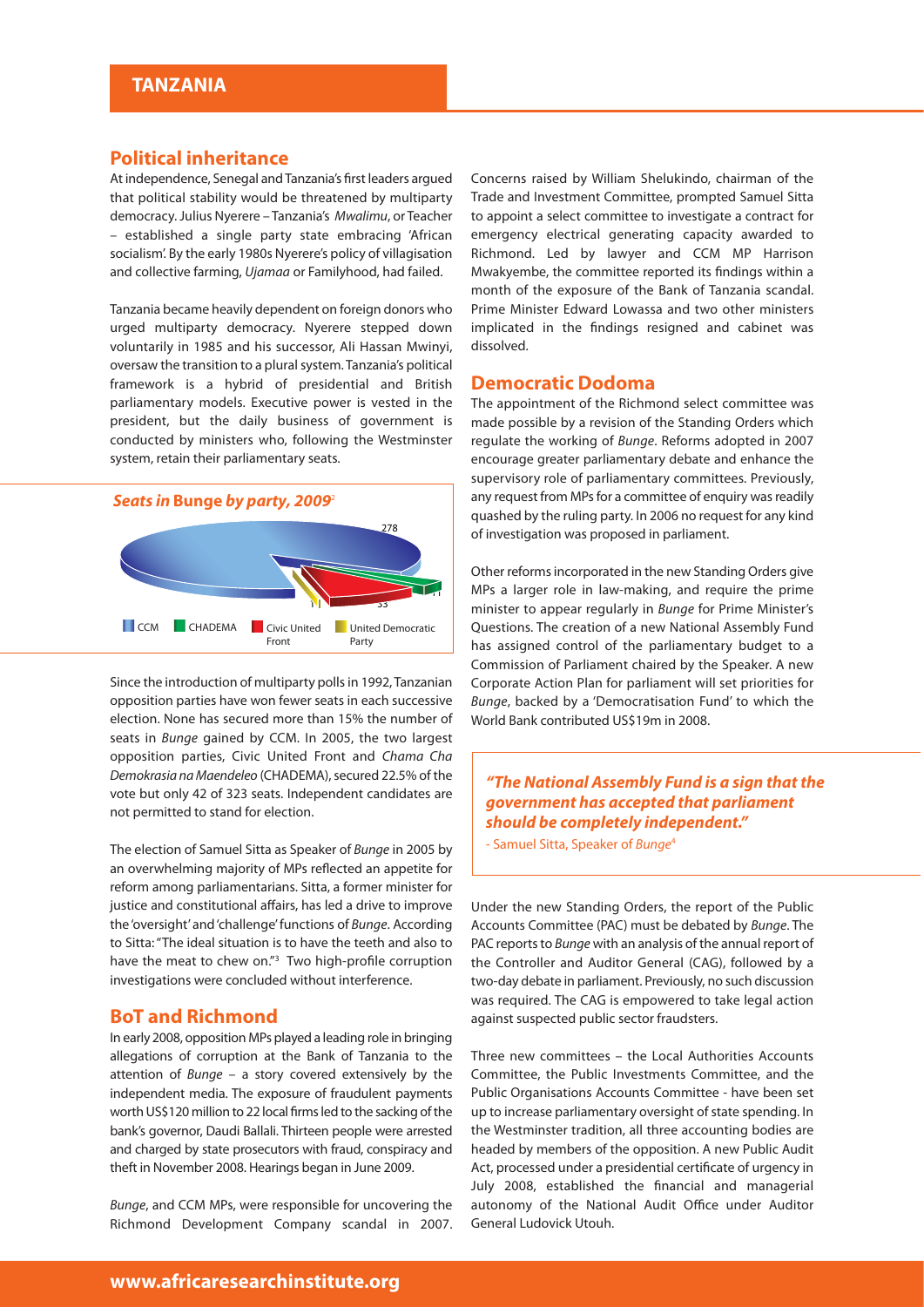#### **Democratic Dakar**

Léopold Senghor, Senegal's poet president and founder of the *Négritude* movement, adopted a less radical version of African socialism at independence than Tanzania's Nyerere. But economic dependence on groundnut exports, compounded by falling prices and drought, proved as damaging as *Ujamaa*. Senegal also became reliant on foreign aid, while donors pressed for democratic reform. In 1981, Senghor became the first African president to step down voluntarily. His protégé, prime minister Abdou Diouf, oversaw the transition to multiparty elections.

As the administrative and commercial centre of *l'Afrique occidentale française*, the collective term for France's eight West African colonies, Senegal inherited a framework of political institutions from its former colonial power. Effectively, power rests with the president – as in Tanzania. But ministers can be selected from outside the ranks of elected officials. Those appointed from within parliament must surrender their seats to a *suppléant*, or replacement. French remains the official language for government business, although fewer than one in four Senegalese speak it fluently.

In 2000, Abdou Diouf lost the presidential election and relinquished power without protest to Abdoulaye Wade, after four terms as president. The reform of electoral institutions, begun in the late 1970s, culminated in the defeat of the *Parti Socialiste*, the governing party since independence – a political landmark dubbed 'the coming of age of democracy' in Senegal. The election was regarded as one of the most free and fair to have taken place in Africa.

Senegal's democratic credentials were called into doubt in 2007. The main opposition parties boycotted legislative elections in the hope of forcing their cancellation and prompting an enquiry into the conduct of the presidential elections earlier that year. The gamble proved to be a miscalculation. Wade's *Sopi* coalition took 131 of 150 seats in the National Assembly.

## **A malleable constitution**

A new constitution was introduced by Wade's government in 2001 to fulfil promises for reform made during his presidential campaign, but it has undergone regular revision. Wade and his coalition have amended the constitution 11 times since the beginning of 2007. Amendments have eroded the independence of parliament and increased presidential powers. The constitution remains vulnerable to political interference because most articles can be amended by a three-fifths majority vote in parliament.

The Senate, the second chamber of parliament, was abolished in 2001 – discredited for its record as a means of distributing patronage under the *Parti Socialiste*. In 2007, it was reinstated. Of 100 seats, 65 are directly appointed by the president. In its former incarnation, only one fifth of the members were presidential appointees.

In 2008, the term of the President of the National Assembly – equivalent to *Bunge*'s speaker – was reduced from five years to one by constitutional amendment. Incumbent Macky Sall, a former prime minster and campaign director for Abdoulaye Wade, was subsequently sacked. Sall had summoned Wade's son, Karim, in his capacity as President of the National Agency of the Organization of the Islamic Conference (*l'Anoci*), to answer questions about construction sites for the 2008 OIC summit.

#### *Comparative indicators*<sup>5</sup>



### **Budgetary oversight**

The *Cour des Comptes*, the administrative court of specialised magistrates charged with preparing the annual report on public accounts for parliament, has not received details of government expenditure for 2007 and 2008.6 The *loi du règlement*, a law which should be passed annually, confirming parliament's approval of public accounts, has not been passed since 1999. Some newer MPs remain unaware of the requirement to pass such a law.

An attempt by the *Cour des Comptes* to expand its mandate and resources appeared to have gained presidential support, but in 2008 the proposed legislation was withdrawn by the government following an inspection of Karim Wade's *l'Anoci*. <sup>7</sup> Meanwhile *l'Inspection Générale de l'État*, a body which answers directly to the president and was charged with monitoring public accounts prior to the creation of the *Cour des Comptes* in 1999, continues to work in parallel.